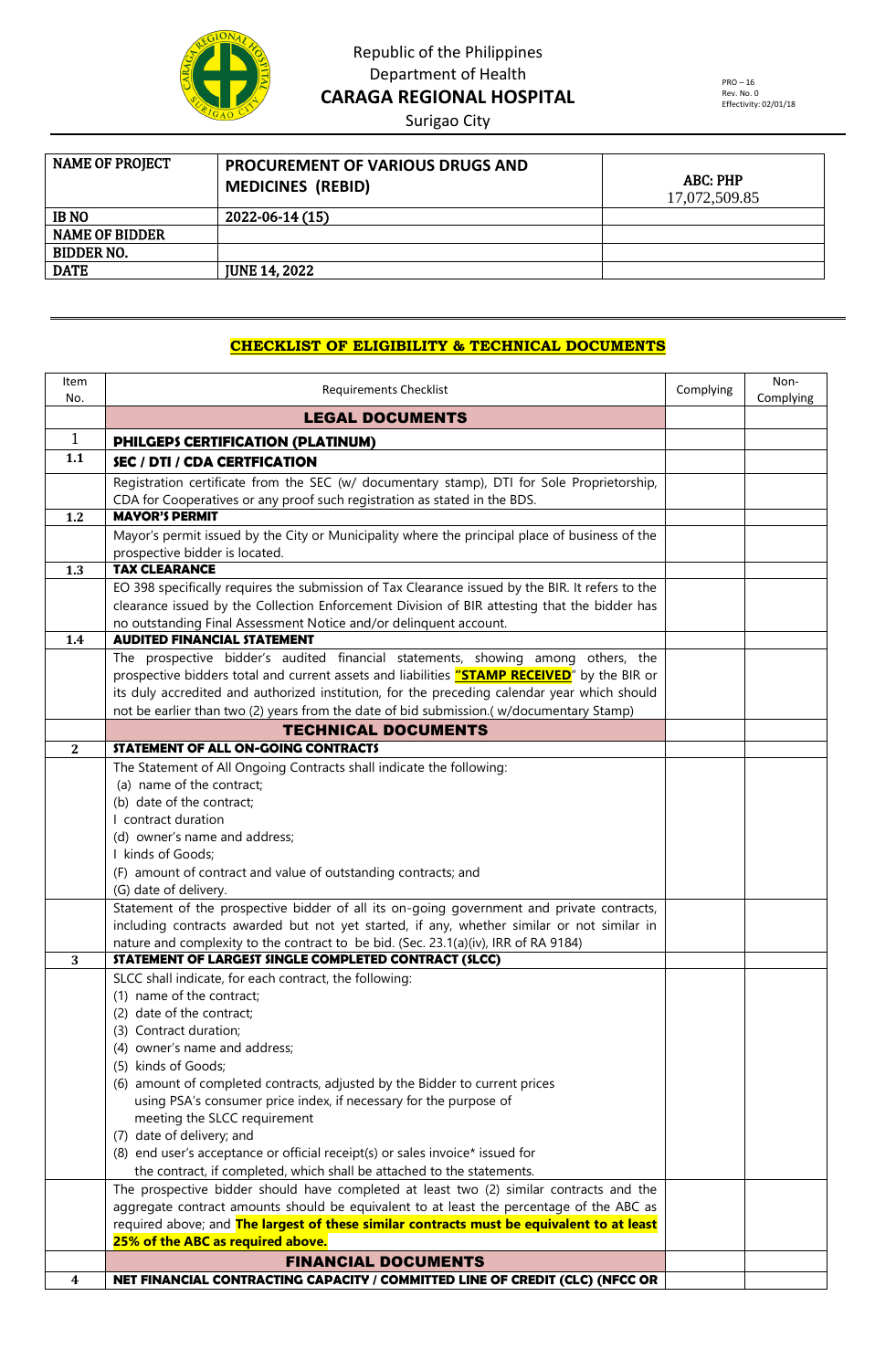

PRO – 16 Rev. No. 0 Effectivity: 02/01/18

Surigao City

| <b>NAME OF PROJECT</b> | <b>PROCUREMENT OF VARIOUS DRUGS AND</b><br><b>MEDICINES (REBID)</b> | ABC: PHP<br>17,072,509.85 |
|------------------------|---------------------------------------------------------------------|---------------------------|
| <b>IBNO</b>            | 2022-06-14 (15)                                                     |                           |
| <b>NAME OF BIDDER</b>  |                                                                     |                           |
| <b>BIDDER NO.</b>      |                                                                     |                           |
| <b>DATE</b>            | <b>JUNE 14, 2022</b>                                                |                           |

|   | <b>CLC MUST BE NOTARIZED)</b>                                                                                                                        |  |
|---|------------------------------------------------------------------------------------------------------------------------------------------------------|--|
|   | The prospective bidder's computation for its Net Financial Contracting Capacity (NFCC) or                                                            |  |
|   | CLC Committed Line of Credit (Note: NFCC must be equal to ABC / CLC 10% of ABC)                                                                      |  |
| 5 | <b>JOINT VENTURE AGREEMENT (JVA)</b>                                                                                                                 |  |
|   | If applicable, the JVA in case of the joint venture is already in existence, or duly notarized                                                       |  |
|   | statements from all the potential joint venture partners stating that they will enter into and                                                       |  |
|   | abide by the provisions of the JVA in the instance that the bid is successful.                                                                       |  |
|   |                                                                                                                                                      |  |
|   | All co-venturers shall submit their legal documents, while any of the co-venturers shall submit                                                      |  |
|   | technical and financial documents.                                                                                                                   |  |
|   |                                                                                                                                                      |  |
|   | Each partner of the joint venture shall submit the PhilGEPS Certificate of Registration in<br>accordance with Sec. 8.5.2 of the 2016 IRR of RA 9184. |  |
|   |                                                                                                                                                      |  |
|   | For bidder who did not engage into a JVA, shall still submit Certification of Not Into                                                               |  |
|   | <b>Joint Venture.</b>                                                                                                                                |  |
|   |                                                                                                                                                      |  |
| 6 | BID SECURITY (Any of the following:) (NOTARIZED)                                                                                                     |  |
|   | Cash or Cashier's/Manager's check issued by a Universal or Commercial Bank (2%)<br>a.                                                                |  |
|   | Bank draft/quarantee or irrevocable letter of credit issued by a Universal or Commercial<br>b.                                                       |  |
|   | Bank; Provided, however, That it shall be confirmed or authenticated by a Universal or                                                               |  |
|   | Commercial Bank, if issued by a foreign bank. (2%)                                                                                                   |  |
|   | Surety Bond callable upon demand issued by a surety or insurance company duly<br>C.                                                                  |  |
|   | certified by the Insurance Commission as authorized to issue such security (5%)                                                                      |  |
|   | Bid Securing Declaration (120 cd)<br>d.                                                                                                              |  |
| 7 | TECHNICAL SPECIFICATION (SUPPLIERS OFFER VS PROCURING ENTITY'S SPECS)                                                                                |  |
|   | Conformity with technical specifications, as enumerated and specified in Section VI and VII of                                                       |  |
|   | the Bidding Documents. (Preferably Attached Brochure/Manufacturer Profile)                                                                           |  |
|   | With the Technical Specification provided by this Procuring Entity, Bidders shall conform by                                                         |  |
|   | affixing signature by their authorized representative and issue Certification of Conforming the                                                      |  |
|   | Technical Specification. Conformity of Technical Specification template is hereby attached in                                                        |  |
|   | the ITB and PBDs.                                                                                                                                    |  |
| 8 | <b>OMNIBUS SWORN STATEMENT (NOTARIZED)</b>                                                                                                           |  |
|   | Executed by the bidder, or its duly authorized representative, and shall be in accordance with                                                       |  |
|   | Section 25.3 of the 2016 IRR of RA 9184                                                                                                              |  |
| 9 | Other required bidding documents:                                                                                                                    |  |
|   | BIR CERTIFICATE OF REGISTRATION<br>a.                                                                                                                |  |
|   | Updated / Valid License to Operate (LTO)<br>b.                                                                                                       |  |
|   | Certificate of Product Registration (CPR)<br>C.                                                                                                      |  |
|   | Authorized Personnel Certification<br>d.                                                                                                             |  |
|   | Memorandum of Undertakings (duly signed and notarized)<br>e.                                                                                         |  |

*Note: Any missing documents in the above-mentioned checklist is a ground for outright rejection of the bid.* 

REMARKS: [ ] PASSED [ ] FAILED

#### BIDS AND AWARDS COMMITTEE

HILARION P. PASAL, CE, SE COSNARIE E. SEGUIS, MD Engineer III Medical Officer III

Vice Chairman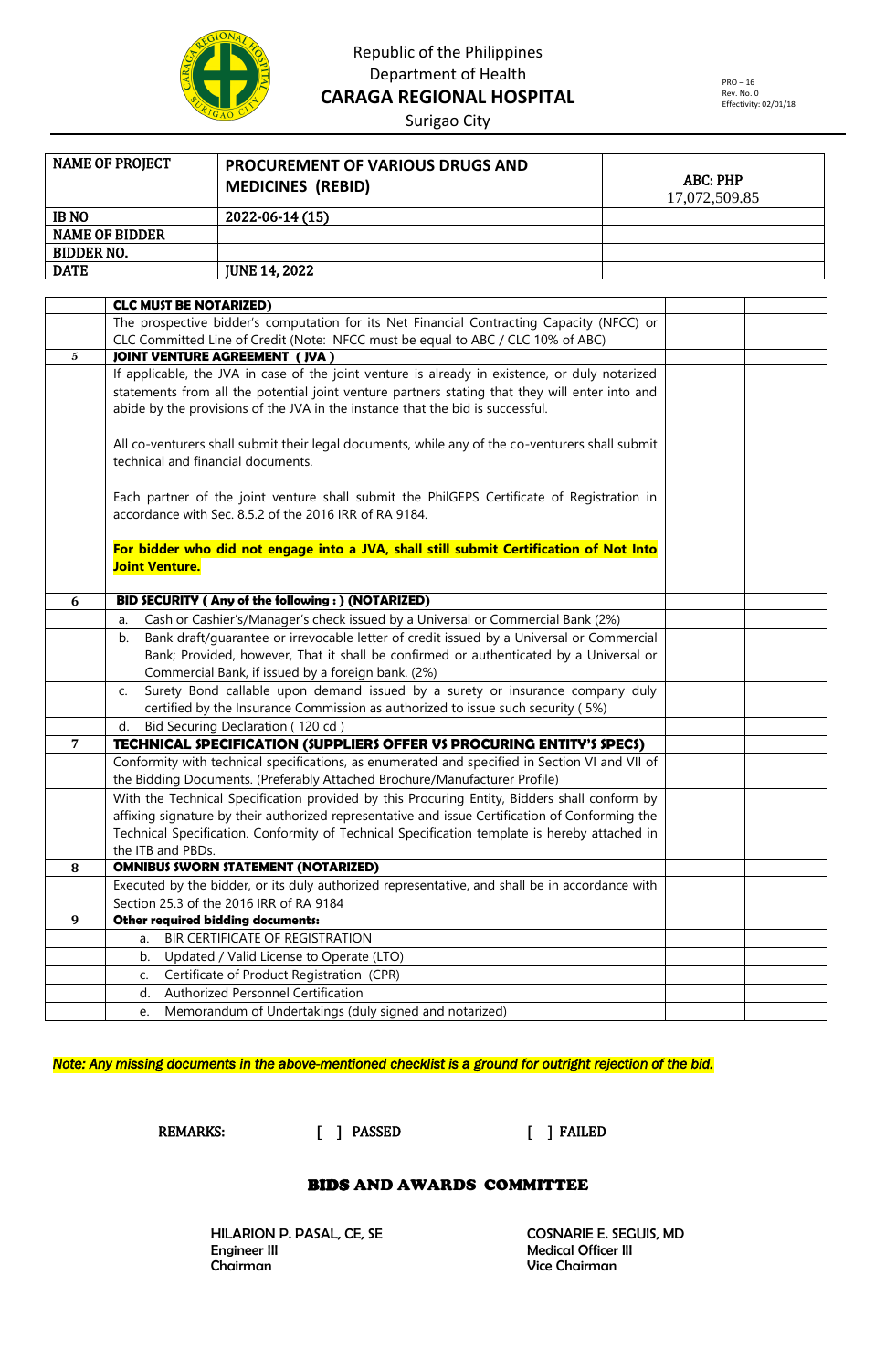

Surigao City

PRO – 16 Rev. No. 0 Effectivity: 02/01/18

| NAME OF PROJECT       | <b>PROCUREMENT OF VARIOUS DRUGS AND</b><br><b>MEDICINES (REBID)</b> | ABC: PHP<br>17,072,509.85 |
|-----------------------|---------------------------------------------------------------------|---------------------------|
| <b>IBNO</b>           | 2022-06-14 (15)                                                     |                           |
| <b>NAME OF BIDDER</b> |                                                                     |                           |
| <b>BIDDER NO.</b>     |                                                                     |                           |
| <b>DATE</b>           | <b>IUNE 14.2022</b>                                                 |                           |

 TRISTAN LOUISE D. ANDO GRACE D. PLATIL, RM, RN, MAN ELRY P. BORJA, RMT Administrative Officer V Nurse V Medtech III Member Member Member

NOTE: ALL SUBMITTED BIDDING DOCUMENTS SHALL BE SIGNED BY AUTHORIZED REPRESENTATIVE PER PAGE

#### **CHECKLIST OF FINANCIAL PROPOSAL DOCUMENTS**

| Item<br>No. | Requirements Checklist                           | Complying | Non-<br>Complying |
|-------------|--------------------------------------------------|-----------|-------------------|
|             | <b>Financial Documents</b>                       |           |                   |
|             | Duly accomplished and signed Financial Bid Form. |           |                   |
|             | <b>AMOUNT:</b>                                   |           |                   |
| $\mathbf 2$ | Duly accomplished and signed Price Schedules     |           |                   |
|             | <b>AMOUNT:</b>                                   |           |                   |

*Note: Any missing documents in the above-mentioned checklist is a ground for outright rejection of the bid.* 

REMARKS: [ ] PASSED [ ] FAILED

#### BIDS AND AWARDS COMMITTEE

HILARION P. PASAL, CE, SE COSNARIE E. SEGUIS, MD<br>Engineer III Cosnaries (III Cosnaries Medical Officer III Chairman Vice Chairman

**Medical Officer III** 

 TRISTAN LOUISE D. ANDO GRACE D. PLATIL, RM, RN, MAN ELRY P. BORJA, RMT Administrative Officer V Nurse V Medtech III Member Member Member

NOTE: ALL SUBMITTED BIDDING DOCUMENTS SHALL BE SIGNED BY AUTHORIZED REPRESENTATIVE PER PAGE